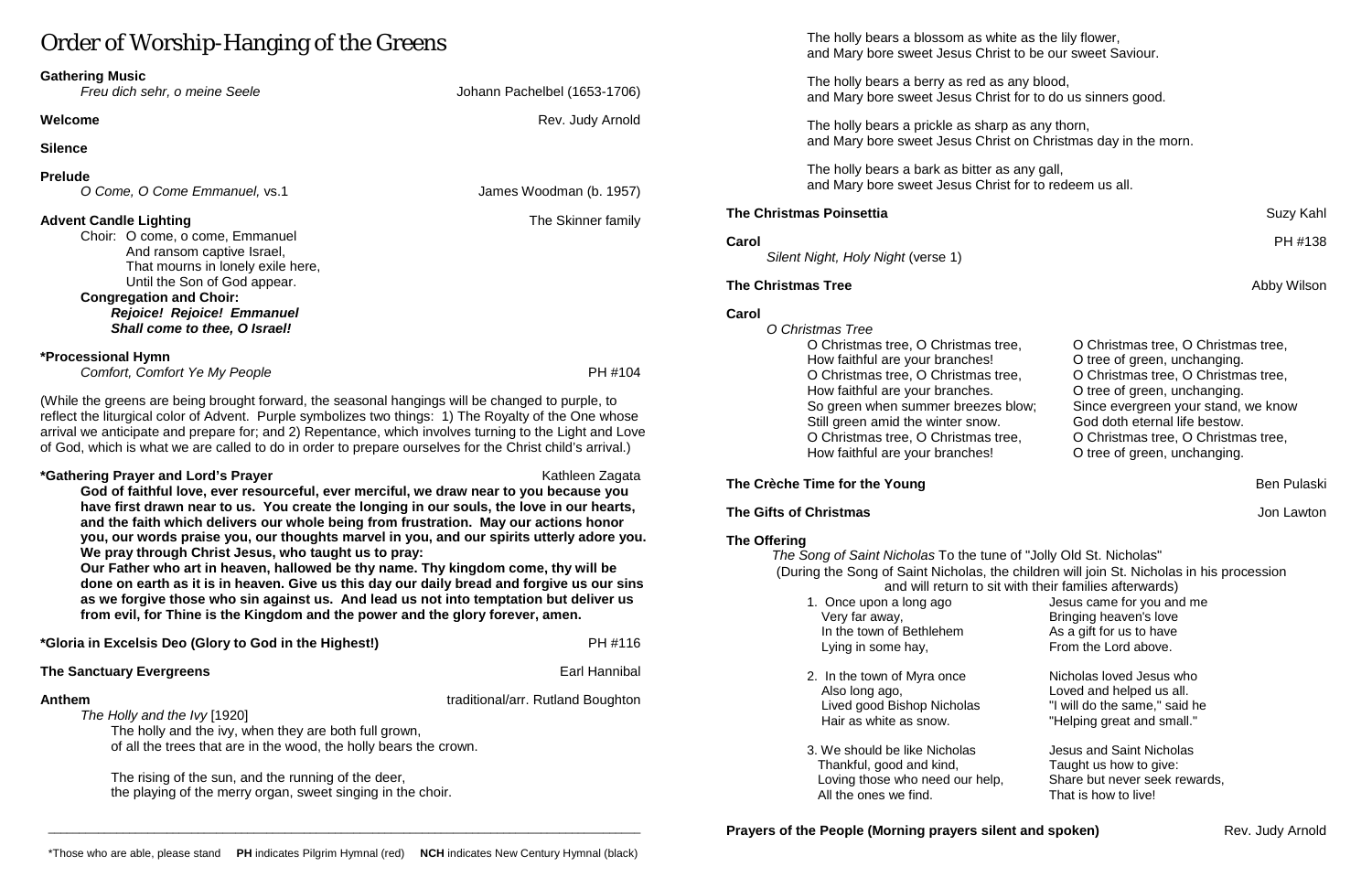| <b>Scripture</b>                                   |                                                                                                                                                                                                                                                                            | Liturgist: Bruce Lauterwasser |  |
|----------------------------------------------------|----------------------------------------------------------------------------------------------------------------------------------------------------------------------------------------------------------------------------------------------------------------------------|-------------------------------|--|
| Isaiah $2:1-5$                                     |                                                                                                                                                                                                                                                                            | OT p.631 LP OT p. 591         |  |
| <b>An Advent Meditation</b>                        |                                                                                                                                                                                                                                                                            | <b>Rev. Will Burhans</b>      |  |
| *Hymn                                              | Wait With Us (To the tune of "Come, Thou Long Expected Jesus"<br>Wait with us, this Holy Advent,<br>Wait for Jesus to appear.<br>Wait for incarnation's moment.<br>May the Spirit soon draw near.<br>Wait with us with hopeful yearning.<br>Clear the clutter of our days. | PH #103                       |  |
|                                                    | Free us from our anxious churning;<br>Fill our hearts and lift our gaze.<br>Wait with us; let peace live in us.<br>Draw us in, and make us whole.<br>Sons and daughters of your promise,<br>Heal our lives and calm our souls.                                             |                               |  |
|                                                    | Wait with us for joy's surprises.<br>Light and gladness all around.<br>God our Wellspring, wonder rises.<br>Spirits primed, let joy astound.                                                                                                                               |                               |  |
|                                                    | Wait with us for love's fulfillment.<br>Word made flesh, God's gift profound.<br>Lead us to the life abundant,<br>Jesus comes, may grace abound!                                                                                                                           |                               |  |
|                                                    | (Written by members of this congregation, the writing of this hymn was made possible<br>by Judith Arnold's sabbatical grant, 2012.)                                                                                                                                        |                               |  |
| <b>Benediction/Passing of the Peace</b>            |                                                                                                                                                                                                                                                                            | <b>Rev. Will Burhans</b>      |  |
| <b>Postlude</b><br>Wachet auf, ruft uns die Stimme |                                                                                                                                                                                                                                                                            | J.G. Walther (1684-1748)      |  |

# Today's Worship Service

# **Sanctuary Flowers**

Today's Chancel flowers are given to the glory of God, and in memory of Osmon and Helen Tilton and Robert and Mabel McIndoe by the Robert McIndoe family.

**THANK YOU** to the youth who participated in today's service: Abby Wilson, Sam Wilson, Ben Wilson, Elizabeth Rozmanith, and Steven Rozmanith. Also a thanks to the high school students who put up and decorated the Christmas Tree.

**November 27, 2016**

The First Sunday of Advent 10:00 Worship Service